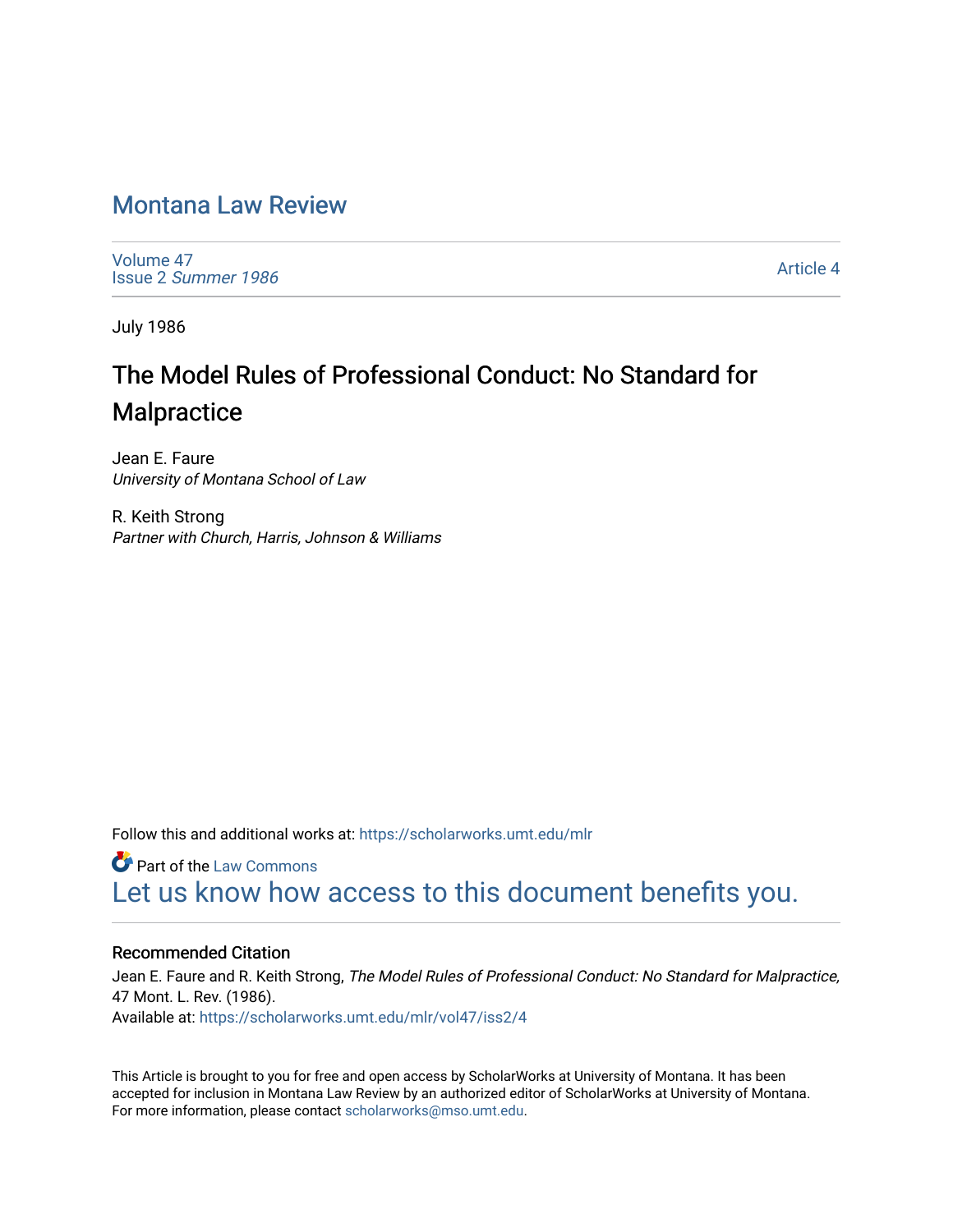# **THE MODEL RULES OF PROFESSIONAL CONDUCT: NO STANDARD FOR MALPRACTICE**

# **Jean E. Faure\* and R. Keith Strong\*\***

#### **I.** INTRODUCTION

Legal malpractice claims are occuring with increasing frequency. Nationwide, there have been "more reported appellate decisions [pertaining to attorney malpractice] in the last fifteen years than in the preceding seventy years."1 **A** similiar situation exists in Montana. In the first eight months of **1985,** seventy individuals filed professional malpractice claims.<sup>2</sup> Concomitantly, in the past two years, legal malpractice insurance companies have increased **by 300** percent the premiums charged lawyers. 3 Montana's problem is particularly alarming because the state reputedly has one of the worst loss ratios in the nation.<sup>4</sup> Montana's courts can expect to face more questions about the nature and extent of an attorney's duty to a client. One question certain to arise is the new Model Rules' effect on that duty.

Montana case law defines the nature of an attorney's duty to his client as one of reasonable care or skill.<sup>5</sup> In defining this duty, the Montana Supreme Court has never considered whether a violation of the Code of Professional Responsibility<sup>6</sup> or the new Model Rules of Professional Conduct<sup>7</sup> indicates a failure to meet that standard of care. Montana courts have not discussed the Code or Model Rules as a measure of an attorney's duty to his client. Montana's Code has been used exclusively in disclipinary actions.<sup>8</sup>

In cases unrelated to malpractice, courts have consistently

3. Tirrell, *Malpractice Insurance: An Overview,* 2 **MONT.** LAW. **6-7** (January 1986).

4. *Id.*

**5.** Clinton v. Miller, 124 Mont. 463, **226 P.2d 487 (1951).**

**6. AMERICAN BAR ASSOCIATION, MODEL CODE OF PROFESSIONAL RESPONSIBILITY** (1969) [hereinafter **CODE].**

**7. AMERICAN BAR ASSOCIATION, MODEL RULES OF PROFESSIONAL CONDUCT (1983) [hereinafter MODEL RULES].**

**8.** *See* Petition of Gillham, **- Mont. - ,** 704 **P.2d 1019 (1985); Matter of Keller,** \_\_ Mont. **-, 693 P.2d** 1211 (1984); Matter of Wyse, **-** Mont. **-, 688 P.2d 758** (1984); Matter of McKeon, **-** Mont. **-** 656 P.2d 179 (1982).

**<sup>\*</sup>** B.A., Carroll College, **1981;** M.A., Creighton University, **1983; J.D.,** University of Montana School of Law, **1986.**

**<sup>\*\*</sup>** Partner with Church, Harris, Johnson **&** Williams, Great Falls, Montana. **J.D.** *(with high honors),* University of Montana School of Law, 1974.

**<sup>1.</sup>** R. **MALLEN &** V. **LEvr, LEGAL MALPRACTICE 18 (2d** ed. **1981).**

**<sup>2.</sup>** State Bar Insurance Committee, State Bar **Of** Montana, Professional Liability Claim Data (August **31, 1985)** (available from George Bousliman, Executive Director of the State Bar).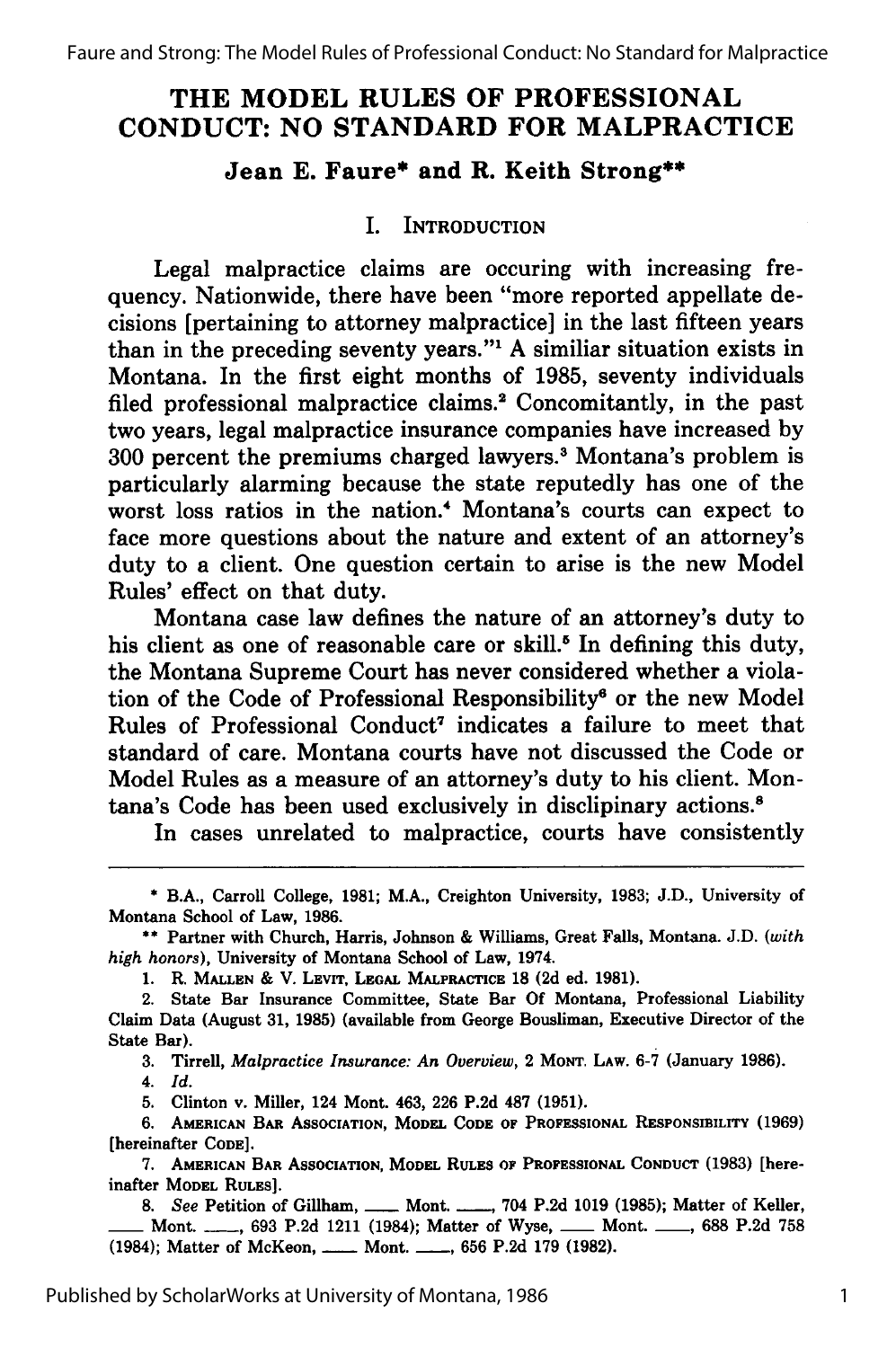used the Code.<sup>9</sup> For example, courts routinely take into account Code provision DR 2-106 in determining the reasonableness of attorney's fees.<sup>10</sup> Suits involving attorney's fees, however, are not based on negligence. This is also true in cases involving false or misleading advertising.<sup>11</sup> An attorney's representations may create a warranty upon which a client may base a cause of action; but a lawsuit arising out of those representations would be strictly a contract action.<sup>12</sup> Thus, judicial references to the Code in these instances have no bearing on the negligence concepts involved in legal malpractice suits.

Historically, the Code has failed to provide significant assistance in negligence actions.<sup>13</sup> A number of courts have resoundingly rejected the use of the Code in legal malpractice litigation and concluded that a violation of the Code does not create a private cause of action.14

More recently, however, a few courts have held that a proven violation of the Code is rebuttable evidence of malpractice."6 While recognizing that the Code fails to define standards for civil liability, these courts have found that a violation of the Code "certainly constitutes some evidence of the standards required of attorneys."16

This article examines the historical use of the Code in legal malpractice cases and analyzes the Model Rules to determine their distinctions from the Code in terms of format, focus, and substance. In this light, the article tests the Model Rules as a prescribed standard of conduct similar to that of a penal statute. Fi-

14. *Id.*

15. Woodruff v. Tomlin, 616 F.2d 924 (6th Cir. 1980) (en banc), *cert. denied,* 449 U.S. 888 (1980); Ishmael v. Millington, 241 Cal. App. 2d 520, 50 Cal. Rptr. 592 (1966); Lipton v. Boesky, 110 Mich. App. 589, 313 N.W.2d 163 (1981); Hansen v. Wightman, 14 Wash. App. 78, 538 P.2d 1238 (1975).

16. *Woodruff,* 616 F.2d at 936; *See also* Lysick v. Walcom, 258 Cal. App. 2d 136, 65 Cal. Rptr. 406 (1968); Crest Inv. Trust, Inc. v. Comstock, 23 Md. App. 280, 327 A.2d 891 (1974).

**<sup>9.</sup>** Cherney v. Moody, 413 So. 2d 866 (Fla. Dist. Ct. App. 1982) (formulation of procedural rules); In re E. Sugar Antitrust Litig., 697 F.2d 524 (3d Cir. 1982) (disgorgement of fees); Rode v. Branca, 481 F. Supp. **808** (E.D.N.Y. 1979) (recission of contract); O'Dowd v. Johnson, 666 S.W.2d 619 (Tex. Ct. App. 1984) (recovery of debt); United States v. Jamil, 546 F. Supp. 646 (E.D.N.Y. 1982), *rev'd,* 707 F.2d 639 (2d Cir. 1983) (suppression of evidence).

<sup>10.</sup> Nolan v. Foreman, 665 F.2d 738 (5th Cir. 1982).

<sup>11.</sup> People v. Roehl, 655 P.2d 1381 (Colo. 1983) (en bane).

<sup>12.</sup> **MALLEN,** *supra* note 1, at 182.

<sup>13.</sup> Bickel v. Mackie, 447 F. Supp 1376 (N.D. Iowa 1978), *aff'd,* 590 F.2d 341 (8th Cir. 1983); Brody v. Ruby, 267 N.W.2d 902 (Iowa 1978); Nelson v. Miller, 227 Kan. 271, 607 P.2d 438 (1980); Martin v. Trevino, **578** S.W.2d 763 (Tex. Civ. App. 1978); Ayyildiz v. Kidd, 220 Va. 1080, 266 S.E.2d 108 (1980).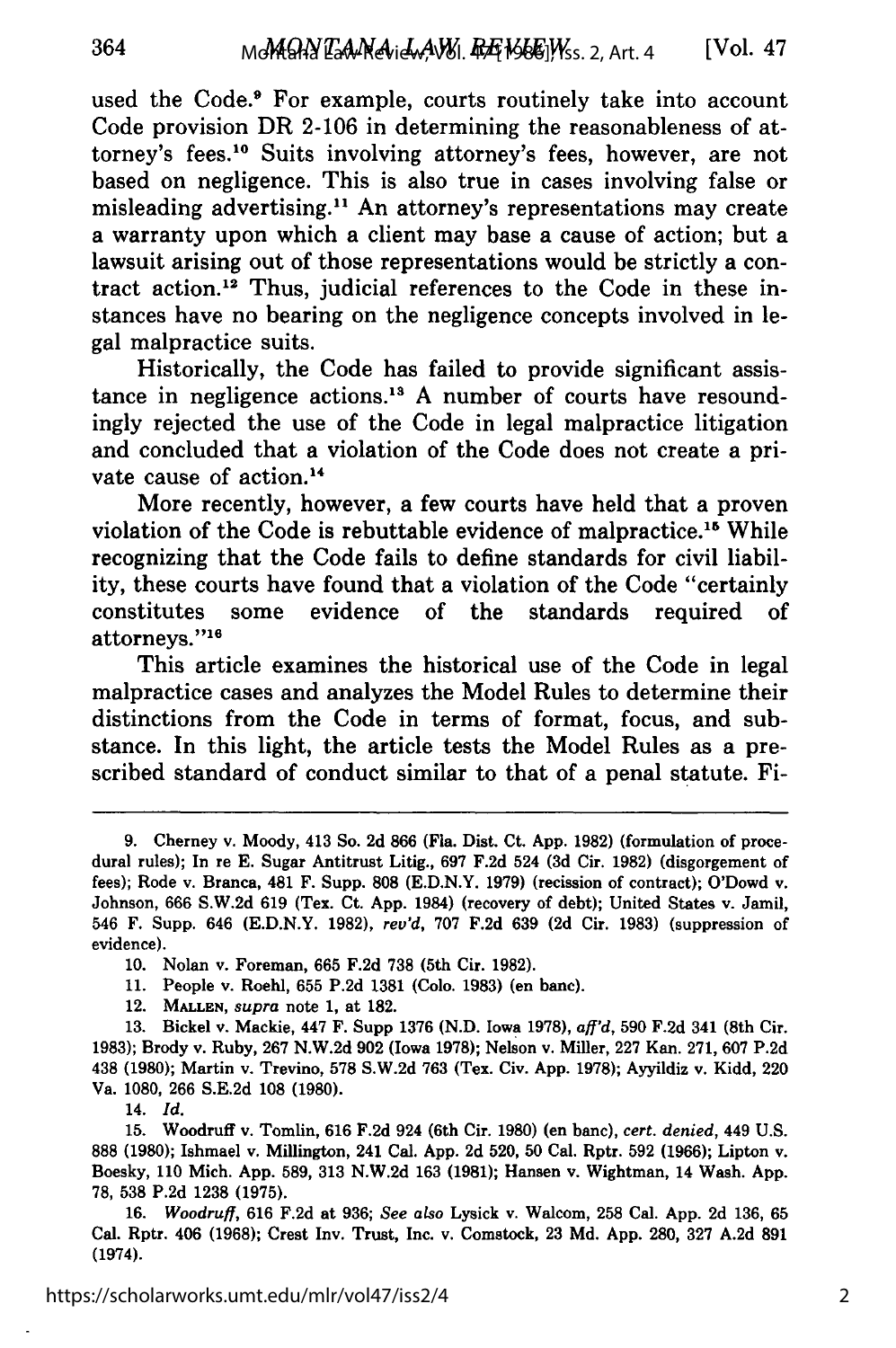nally, the article concludes that the Model Rules act best as a complement to common law negligence. By their very nature impractical as a concrete standard of care, the Model Rules regulate a delicate tripartite balance between the court, the attorney, and the client. Using the Model Rules to create a private cause of action destroys that balance.

## II. AN **OVERVIEW OF LEGAL MALPRACTICE**

In simplest terms, legal malpractice is negligence. "It is the failure to use such skill, prudence, and diligence as lawyers of ordinary skill and capacity commonly possess and exercise in the performance of tasks they undertake."<sup>17</sup> As with any negligence action, a plaintiff must prove that the attorney owed him a duty of care, that the attorney breached his duty **by** failing to use reasonable care and skill, that the breach of the duty proximately caused the plaintiff's injury, and that the breach resulted in damages.18

When attorney negligence lies in the breach of a duty of professional care, the quality of conduct "customarily" provided **by** the members of that profession defines the attorney's duty.<sup>19</sup> Thus, the degree of departure from customary professional conduct determines the breach rather than a reference to the traditional reasonable man standard. In *George v. Caton*,<sup>20</sup> the court provided a concise statement of the standard of care applicable in legal malpractice actions:

When a lawyer contracts to prosecute actions on behalf of his client, he impliedly represents that he possesses the requisite degree of learning, skill and ability necessary to practice his profession which others similarly situated ordinarily possess, that he will exert his best judgment in prosecution of litigation entrusted to him, and that he will exercise reasonable and ordinary care and diligence in the use and application of his knowledge to his client's cause.<sup>21</sup>

The standard of conduct is premised upon the skill and care ordinarily exercised by attorneys, criteria rarely within the common knowledge of jurors. Even a plaintiff who proves a violation of an ethical rule must still prove a violation of the standard of con-

- 20. **93 N.M. 370, 600 P.2d 822 (1979).**
- 21. *Id.* at **376, 600 P.2d** at **828.**

**<sup>17. 7</sup>A C.J.S.** *Attorney-Client §* **255 (1980). Neel v. Magana, Olney, Levy, Cathcart &** Gelfand, **6** Cal. **3d 176,** 491 **P.2d** 421, **98** Cal. **Rptr. 837 (1971).**

**<sup>18.</sup>** Scott **v. Robson, 182 Mont. 528, 535-36, 597 P.2d 1150,** 1154 **(1979).**

**<sup>19.</sup> Bowman v.** Doherty, **235** Kan. **870, 878, 686 P.2d 112,** 120 (1984); First Nat'l Bank of Clovis **v.** Diane, **Inc.,** 102 **N.M.** 548, **553, 698 P.2d 5, 9 (1985).**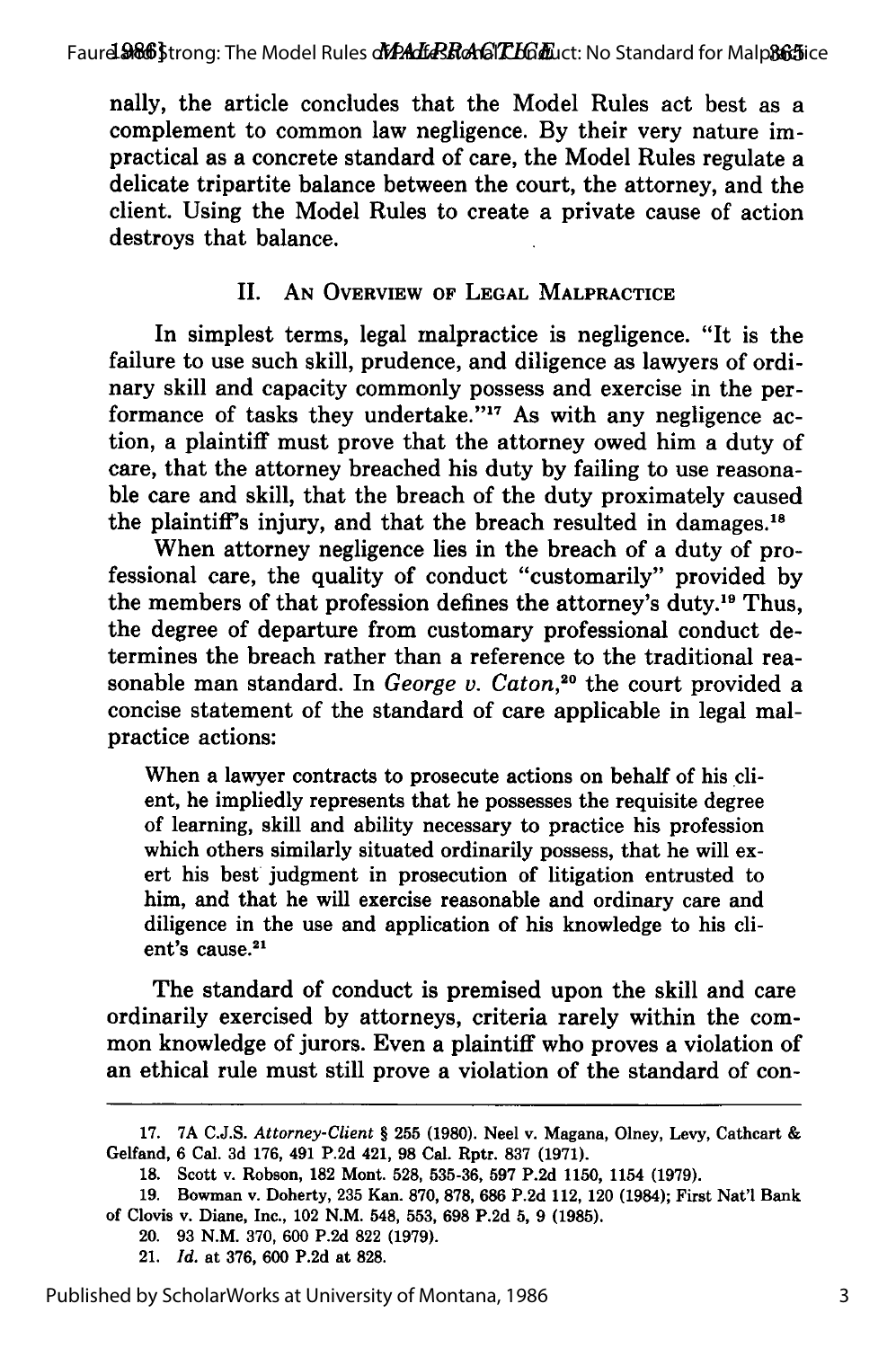duct. 22 Obviously, proof of the standard of conduct necessitates expert testimony.<sup>23</sup> Without expert testimony, there is no basis upon which to fault the attorney's conduct.

A legislative enactment may prescribe the standard of conduct required of a reasonable, prudent individual.<sup>24</sup> Such a statute would establish a standard for determining negligence by dictating a course of action under a given set of circumstances, and indicating that a deviation from the standard would be negligence. 25 Although the drafters of such statutes rarely intend to affect tort liability, the statutory standard is adopted as the standard of care.<sup>26</sup>

Some statutes fail to create a duty of conduct toward the person injured.<sup>27</sup> Since a negligence action does not exist unless the defendant owes a duty to the plaintiff, these statutes fail to afford protection.<sup>28</sup> Other statutes only protect the interests of the state, or the community as a whole.<sup>29</sup> In *Nehring v. LaCounte*,<sup>30</sup> for instance, the Montana Supreme Court held that the legislature intended that the alcoholic beverage control statutes "protect the people of the state generally and the interests of the state rather than . . .against any particular kind of injury or provide a civil remedy."31 Moreover, statutory protection may extend only to a limited class in which the plaintiff must fall to maintain an action based on the statute.<sup>32</sup>

Once a court determines that an applicable statute has been violated, it will generally find negligence conclusively established.<sup>33</sup> In *Azure v. City of Billings*,<sup>34</sup> the plaintiff sued the Billings Police Department for failing to take him to an emergency medical ser-

24. **RESTATEMENT (SECOND) OF** TORTS § **285 (1965).** Konow v. Southern Pac. Co., **105** Ariz. **386,** 465 P.2d **366** (1970).

**25.** W. **KEETON,** PROSSER **AND KEETON ON THE** LAW OF **TORTS** § 36 at 220 (5th ed. 1984). **26.** *Id.*

27. **RESTATEMENT (SECOND)** OF TORTS § 285 comment c, § **286.**

**28.** W. **KEETON,** *supra* note **25, at** 222. *See* **RESTATEMENT (SECOND)** OF **TORTS** § **288 (1965).**

**29. RESTATEMENT (SECOND)** OF **TORTS § 288.**

30. **-** Mont. **- , 712** P.2d **1329 (1986).**

**31.** *Id.* **at \_\_, 712** P.2d **at 1333.**

34. **182** Mont. 234, **596** P.2d 460 **(1979).**

<sup>22.</sup> **ABC** Trans Nat'l Transp., Inc. v. Aeronautic Forwarders, Inc., **90** Ill. App. 3d **817, 830-31,** 413 N.E.2d **1299,** 1310-11 **(1980).**

**<sup>23.</sup> MALLEN,** *supra* note 1, at 843-47. **Cf.** House v. Maddox, 46 **111.** App. 3d **68, 360** N.E.2d **580** (1977) (allowing statute of limitations to run indicates such "obvious and explicit carelessness" that expert testimony is not needed to prove "that which is already abundantly clear"). *See also* Breslin & McMonigle, *The Use of Expert Testimony in Actions Against Attorneys,* 47 INS. **COUNSEL** J. **119 (1980).**

**<sup>32.</sup>** RESTATEMENT **(SECOND)** OF **TORTS** § **286 comment f.**

**<sup>33.</sup>** W. **KEETON,** *supra* note **25, at 230.** In such **cases, a breach of a** statutory duty constitutes **negligence** *per se.*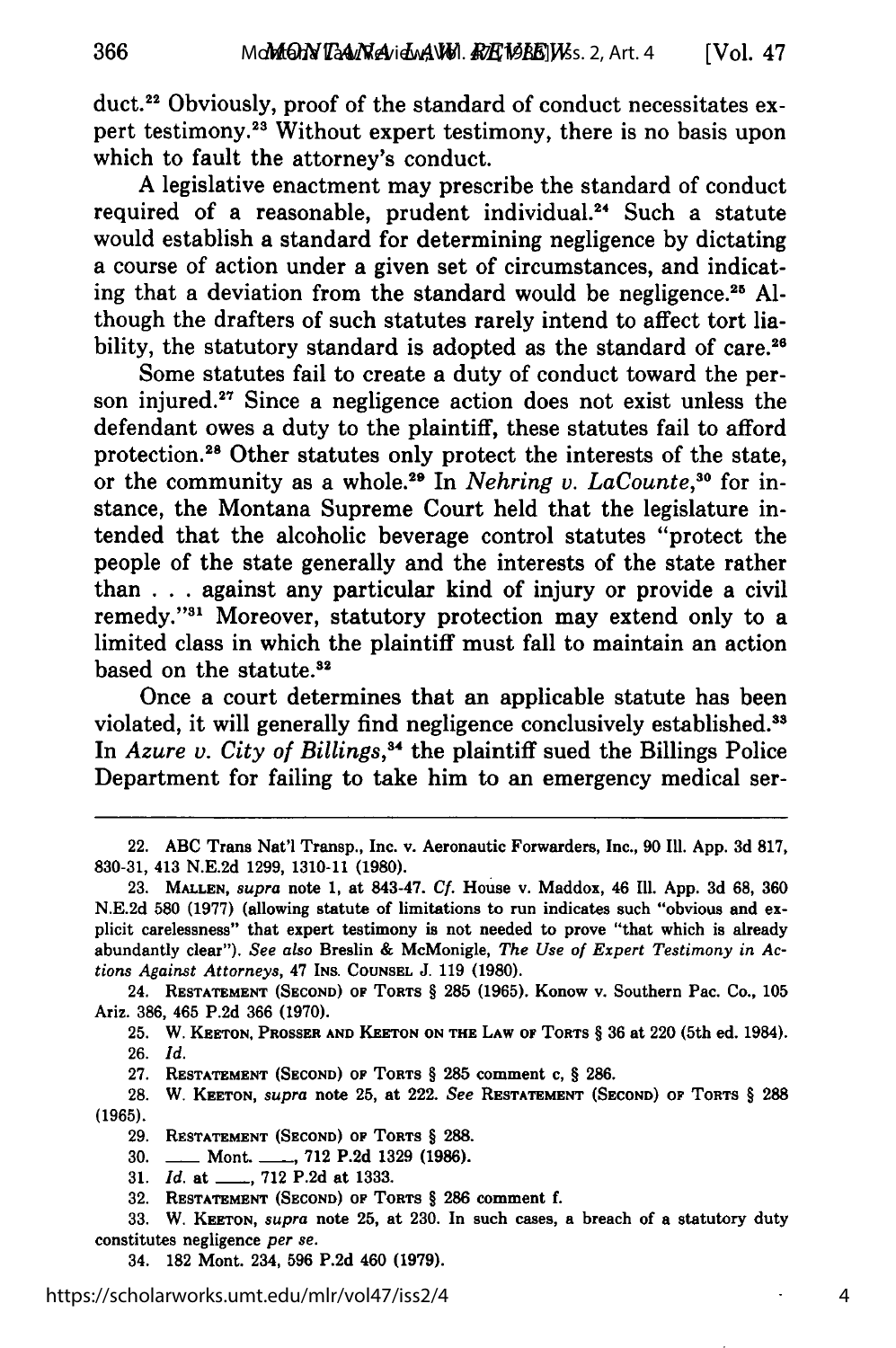vice, as required by Montana statute. The court in *Azure* held the City negligent as a matter of **law.35** Noting the effect of a statutory violation, the court stated:

[I]t is the general rule that where a statute makes a requirement or prohibits a thing for the benefit of a person or class of persons, one injured by reason of a violation of it is entitled to maintain an action against him by whose disobedience he has suffered injury; and this is true whether the statute is penal or not.<sup>36</sup>

To avail himself of this rule, the plaintiff must demonstrate "(1) that he is a member of the class in whose favor the statute imposes a duty; and (2) that the defendant is a member of the class upon whom the legislature imposed the duty." $37$  If a plaintiff fails to demonstrate the existence of these factors, courts generally interpret a violation of a statute as mere evidence of negligence.<sup>38</sup> In *Barmeyer v. Montana Power Co.,39* the court held that the National Electric Safety Code creates only evidence of a standard of care to be considered in determining negligence. In *Nehring*,<sup>40</sup> the court held that because the legislature intended alcoholic beverage control statutes to protect the people of the state generally, a violation "may be relevant in determining whether a defendant's conduct was negligent."<sup>41</sup>

Courts treat a violation of a statute or ordinance differently than a violation of a standard specified in an administrative regulation.<sup>42</sup> In *Stepanek v. Kober Construction*,<sup>43</sup> the court held that violations of administrative regulations should be considered as evidence of negligence.

Unlike statutes or administrative regulations, the Model Rules are promulgated by the ABA, *not* representative bodies. Enforcement is based on a procedure unique to the legal profession.<sup>44</sup> Intended to do more than protect the general welfare of the public, the Model Rules establish a balance between the court, attorneys,

<sup>35.</sup> *Id.* at 241, 596 P.2d at 465.

<sup>36.</sup> *Id.* at 240, **596** P.2d at 464 (citing Conway v. Monidah Trust, 47 Mont. 269, 132 P. 26 **(1913)).**

<sup>37.</sup> *Id.* at 240-41, 596 P.2d at 464.

<sup>38.</sup> W. **KEETON,** *supra* note 25, at 222-24.

<sup>39.</sup> **----- Mont.** 657 P.2d 594 (1983).

<sup>40.</sup> **-** Mont.-\_, 712 P.2d 1329 **(1986).**

<sup>41.</sup> *Id.* at \_\_\_\_, 712 P.2d at 1333.

<sup>42. &</sup>quot;The general rule has been to consider the violation as merely evidence of negligence." Stepanek v. Kober Construction, **----- Mont. ------, 625 P.2d 51, 56 (1981)**. See *also* Cash **v.** Otis Elevator, **-** Mont. **- ,** 684 **P.2d** 1041 (1984).

<sup>43.</sup> **-- Mont.** 625 P.2d 51 (1981).

<sup>44.</sup> *See* RULES **FOR LAWYER DISCIPLINARY ENFORCEMENT, MONTANA LAWYERS** DESKBOOK **129 (1985).**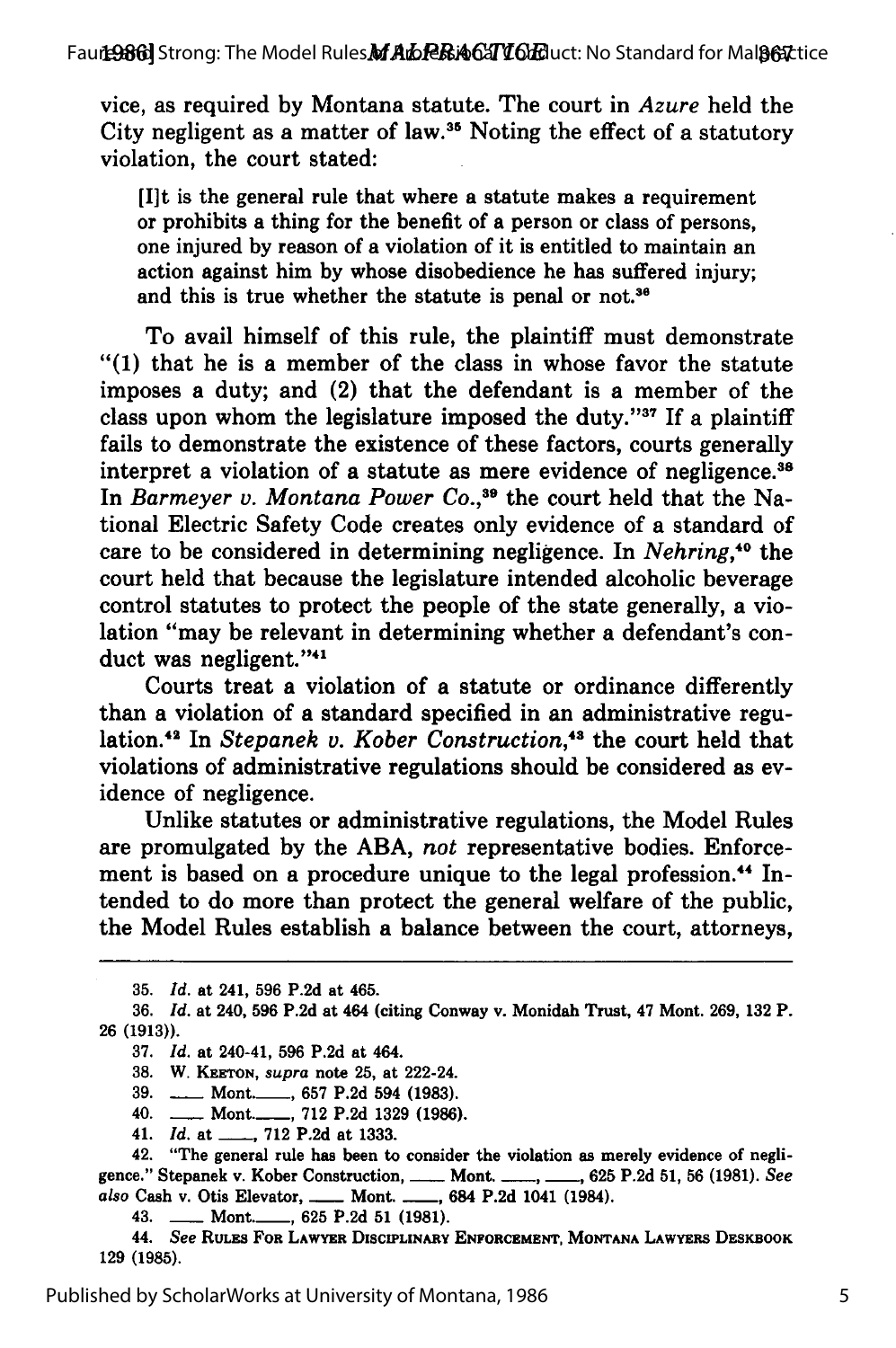and clients. The Montana Supreme Court adopted the Model Rules by court order, pursuant to its authority to make rules governing procedure and practice before the courts.<sup>45</sup> Examining this constitutional authority, the Montana Supreme Court stated in *Matter of McCabe:46* "As to rules which might be promulgated by the Court relative to practice, admission to the Bar, and conduct of members of the Bar, the legislature is given no veto authority."<sup>47</sup> Thus, the Model Rules must even be distinguished from the Montana Rules of Civil Procedure and the Montana Rules of Evidence, which are subject to legislative disproval.<sup>48</sup>

The nature of the Model Rules remains unclear. It is easier to determine what they are not. Because they lack a legislative base, the Model Rules are not statutes, ordinances, or municipal regulations. A product of the judiciary, they are not administrative regulations. Hence, courts cannot easily define the role of the Model Rules in legal malpractice actions. Because of the Model Rules' unique character, courts encounter difficulty analogizing a violation of the Model Rules to a violation of a safety statute.

#### III. THE **CODE** OF **PROFESSIONAL** RESPONSIBILITY

Promulgated **by** the American Bar Association in **1969,** the Model Code of Professional Responsibility provides three types of standards: the Canons, the Ethical Considerations, and the Disciplinary Rules.<sup>49</sup> The Canons, "axiomatic norms," offer general statements of professional conduct expected of lawyers in their relationship with the public, the legal system, and the legal profession.<sup>50</sup> The Ethical Considerations, more concrete but still "aspirational in character, **. . .** represent the objectives toward which every member of the profession should strive."<sup>51</sup> The Disciplinary Rules, "mandatory in character, **.** . **.** state the minimum level of conduct below which no lawyer can fall without being subject to disciplinary action."<sup>52</sup>

The Montana Supreme Court adopted the Code, but not the

52. *Id.*

<sup>45.</sup> **MONT.** CONST. art. VII, § **2(3).**

<sup>46.</sup> **168** Mont. 334, 544 **P.2d 825 (1975).**

<sup>47.</sup> *Id.* at **339,** 544 **P.2d** at **828.**

<sup>48.</sup> *Id.* The Rules of Evidence and Civil Procedure are subject to disapproval **by** the **legislature; the CODE and MODEL RULES are not.**

<sup>49.</sup> **ABA MODEL CODE OF PROFESSIONAL** RESPONSIBILITY.

**<sup>50.</sup> PREAMBLE AND PRELIMINARY STATEMENT, ABA MODEL CODE OF PROFESSIONAL RESPONSIBILITY.**

**<sup>51.</sup>** *Id.*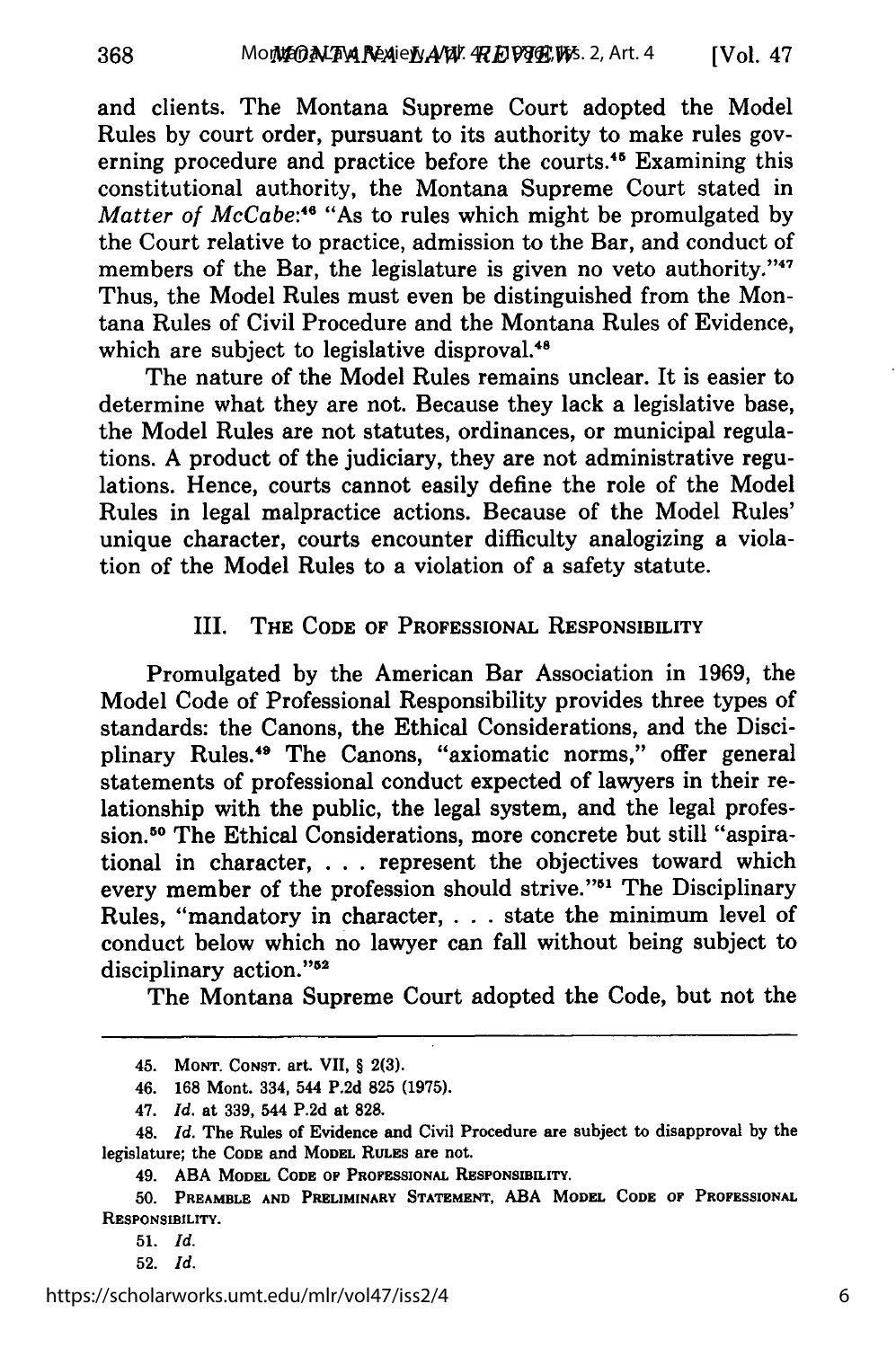Ethical Considerations, in 1975.<sup>53</sup> Until the summer of 1985, Montana courts exclusively used the Code in disciplinary proceedings.<sup>54</sup> The inherent power of the judiciary gives the Montana Supreme Court the jursidiction to enforce the Code.<sup>55</sup> To this end, the court established the Commission on Practice in 1965.<sup>56</sup>

The Code has been innovatively suggested as a standard of liability in legal malpractice actions but almost universally rejected.<sup>57</sup> In *Bickel v. Mackie*,<sup>58</sup> a physician, a successful defendant in a prior medical malpractice suit, sued his former patient and her attorney for malicious prosecution, abuse of process, negligent practice of law, and failure to comply with the Code. Analogizing the Code to drivers' rules of the road which, if violated, constitute negligence *per se,* the plaintiff argued that the attorney owed him a duty to comply with the Code.<sup>59</sup> The court disagreed, stating:

Violation of the Code of Professional Ethics is not tantamount to a tortious act, particularly with regard to liability to a non-client. Though Canon 7 does speak of a duty 'to the legal system' to stay within the bounds of the law when representing clients, it does not create a private cause of action.<sup>60</sup>

Many courts cite the preliminary statement of the Code which explicitly states that the Code does not "undertake to define standards for civil liability of lawyers for professional conduct."<sup>61</sup> In *Bob Godfrey Pontiac, Inc. v. Roloff*,<sup>62</sup> the plaintiff, a used car dealer and successful defendant in a previous action, sued two attorneys for misleading the court with false statement of facts. The

**55. MONT. CONST.** art. VII, § **2(3).**

**56.** The Montana Supreme Court appoints eleven members-eight lawyers and **three** non-lawyers-to serve on the commission. RULES FOR LAWYER **DISCIPLINARY ENFORCEMENT,** *supra* note 44, at **129,** for an outline of the commission's powers and duties.

**57.** Dahlquist, *The Code of Professional Responsibility and Civil Damage Actions Against Attorneys,* **9** OHIO N.U.L. REv. 1, 2 **(1982);** Portuondo, *Ethical Standards and Tax Law,* 22 **TRIAL** 48, **51 (1986).**

**58.** 447 F. Supp **1376** (N.D. Iowa **1978),** *afl'd* **590** F.2d 341 (8th Cir. **1983).**

**59.** *Id.* **at 1383.**

**60.** *Id.*

**61. PREAMBLE AND PRELIMINARY STATEMENT, ABA MODEL CODE OF PROFESSIONAL RESPONSIBILITY.**

**62. 291** Or. **318, 630 P.2d** 840 **(1981).**

<sup>53.</sup> Supreme Court Order No. 12500, Code of Professional Responsibility (April 25, 1973) (available from Ethel Harrison, Clerk of Supreme Court, State of Montana).

<sup>54.</sup> On June 6, 1985, the Montana Supreme Court adopted the Model Rules of Professional Conduct. The court substantially adopted the ABA's Model Rules, but modified Rule 1.5(a), Rule 3.6, Rule 7.3, and Rule 7.4. The court adopted neither the Preamble nor the Comments to the ABA Model Rules. *See* Patterson, *Supreme Court Adopts Model Rules,* **11** MONT. **LAW. 18** (Sept. **1985).** RULES **OF PROFESSIONAL CONDUCT, MONTANA LAWYERS DESKBOOK 136 (1985).**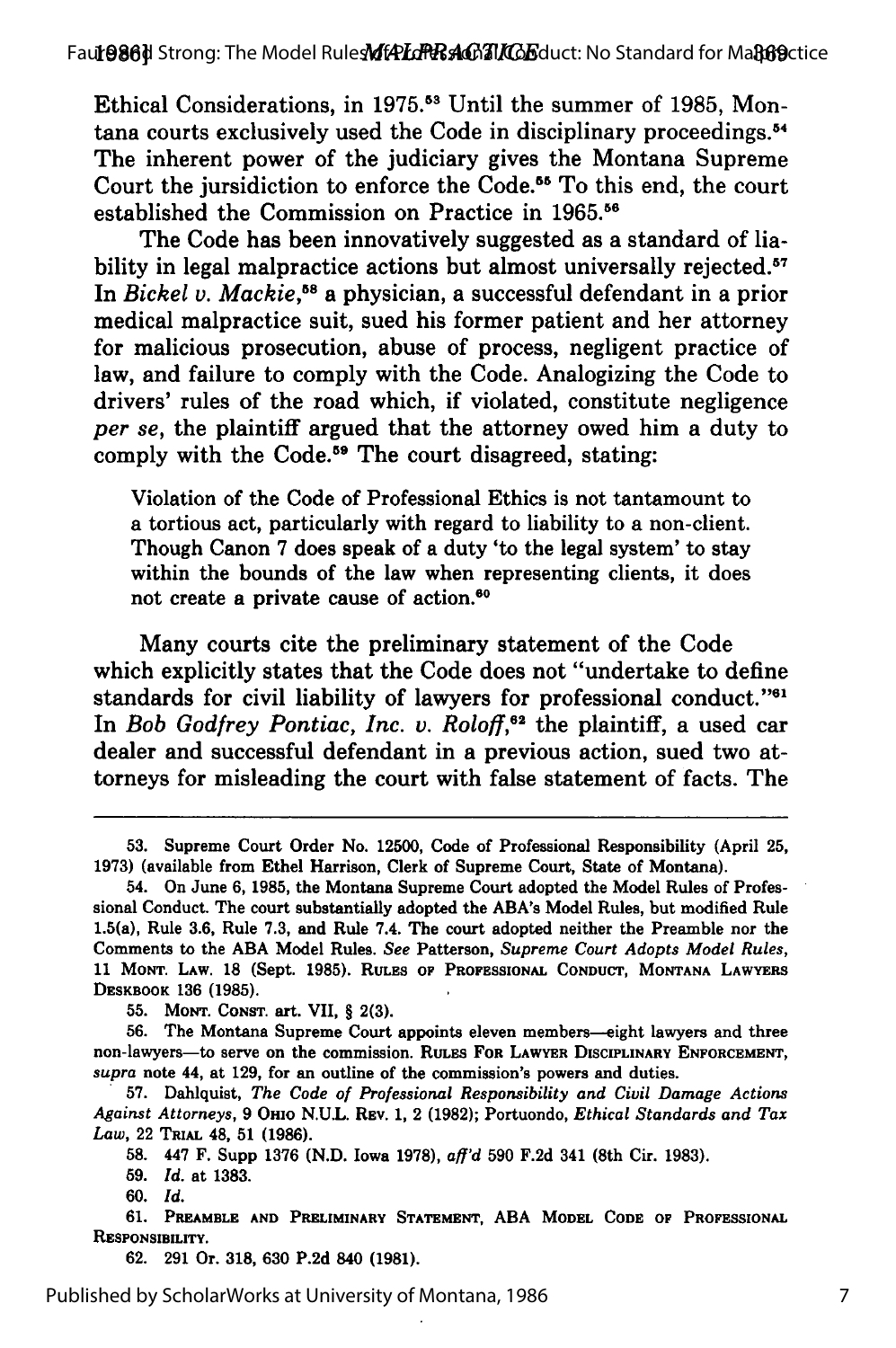court in *Roloff* held that an attorney's violation of the Code does not give rise to a private cause of action for damages.<sup>63</sup> The court noted the principal reasons for this ruling:

(a) The statute or Code of Professional Responsibility was not intended to create a private cause of action. On the contrary, the sole intended remedy for a violation of such a statute or code is the imposition of discipline by disbarment, suspension, or reprimand of the offending attorney.

(b) Other remedies, such as malicious prosecution, adequately protect the public from harassment or abuse by unprofessional lawyers.

(c) To expose attorneys to actions for damages for breach of ethical duties imposed by such statutes and codes would be contrary to the "obvious public interest" in affording every citizen "the utmost freedom of access to the courts."<sup>64</sup>

Most cases which reject the use of the Code to expand liability arise in the context of malicious prosecution.<sup>65</sup> Because these suits potentially expand a lawyer's duty beyond his client, courts may be reluctant to impose liability based on the Code. As the court in *Brody v. Ruby*<sup>66</sup> stated:

The Code of Professional Responsibility for Lawyers addresses the various concerns which confront a lawyer in his or her relationship with a client, the justice system, and the public in general . **. .** . The lawyer's obligation to represent his or her client zealously within the bounds of the law **...** coupled with the basic adversary nature of the legal profession . . . must be accompanied by immunity from liability for negligence in an action by a successful adverse litigant.<sup>67</sup>

These limited circumstances may preclude the use of the Code as a basis for negligence. In a malicious prosecution action, the Virginia Supreme Court rejected plaintiff's argument that "negligence might be founded upon a duty owed to the opposing party under the Code of Professional Responsibility."<sup>68</sup> Obviously, liability based on the Code would pit its provisions against one another: the duty of zealous representation could become unduly tempered by

**68.** *Ayyildiz,* 220 Va. at **1085, 266 S.E.2d** at 112.

<sup>63.</sup> *Id.* at 334, 630 P.2d at 850.

<sup>64.</sup> *Id.* at **331-32, 630 P.2d** at **848** (citations omitted).

**<sup>65.</sup>** *See* Tappen v. Ager, **599 F.2d 376** (10th Cir. **1979);** *Bickel,* 447 F. Supp. **1376;** *Brody,* **267 N.W.2d 902;** *Nelson,* **227** Kan. **271, 607 P.2d** 438; *Ayyildiz,* 220 Va. **1080, 266 S.E.2d 108.**

**<sup>66. 267</sup> N.W.2d 902** (Iowa **1978).**

**<sup>67.</sup>** *Id.* at **907.**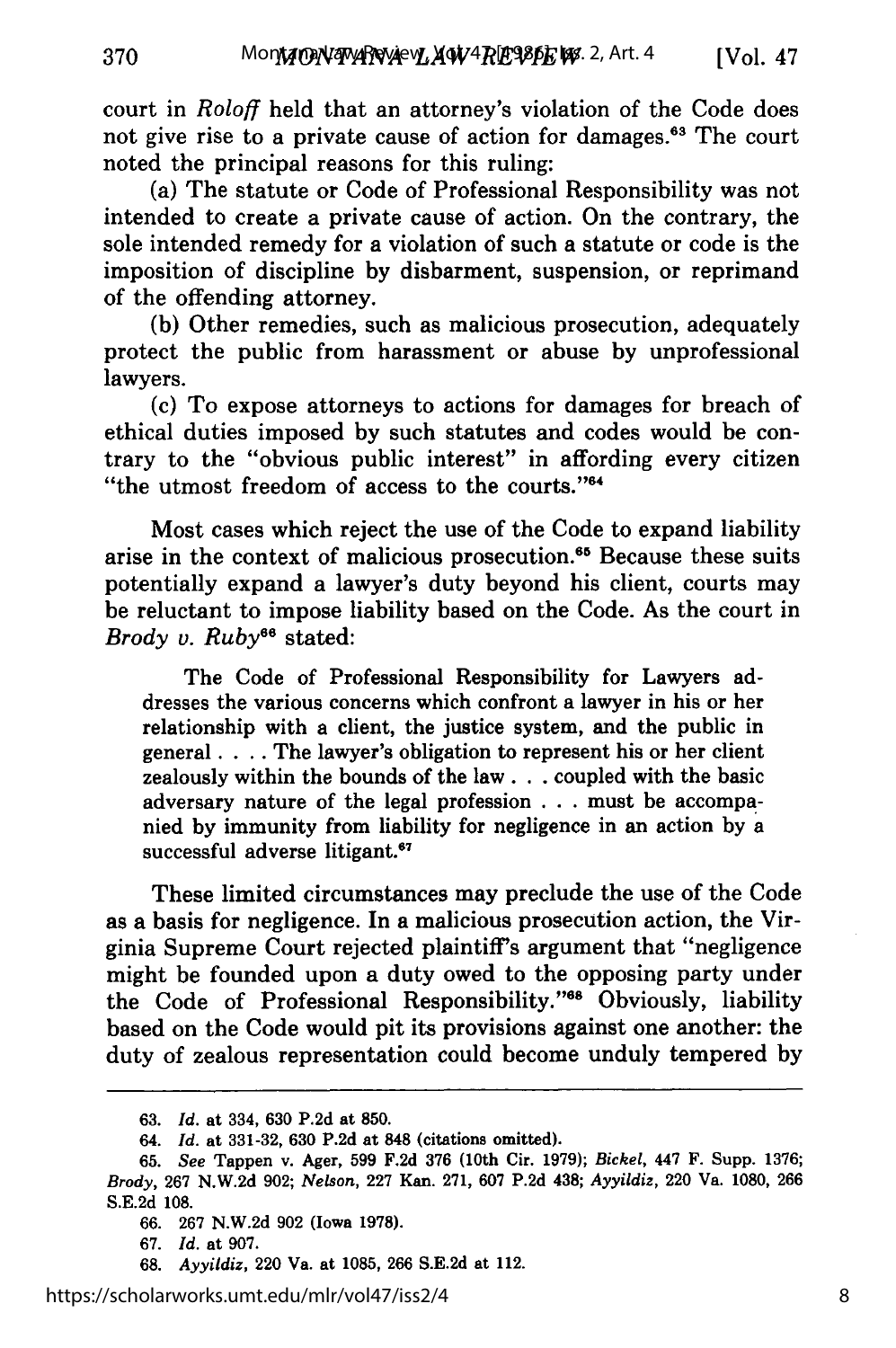the specter of countersuits based on this expanded duty. Moreover, rejection of the Code does not leave the third party without a remedy.<sup>69</sup> His remedy is through an action for malicious prosecution.<sup>70</sup>

Some courts base their refusal to use the Code on the remedy issue. In *Nelson v. Miller,71* a physician brought a retaliatory suit against attorneys who had unsuccessfully represented plaintiffs in an action against him, alleging that the attorneys negligently failed to investigate the medical malpractice claim. While the court seemed to equate a violation of the Code with "professional negligence," it stated:

We believe that the public is adequately protected from harassment and abuse by an unprofessional member of the bar through the means of the traditional cause of action for malicious prosecution. . **.** . The remedy provided a third-party adversary is solely through an action for malicious prosecution of a civil action.<sup>72</sup>

Courts view the remedy for a violation of the Code as a "public" one. In *Martin v. Trevino*,<sup>73</sup> the Texas Court of Appeals held that a breach of the standard of professional responsibility does not create a private cause of action. Instead, an injured party may attain redress through imposition of disciplinary measures.74 "The remedy provided **. . .**for the professional misconduct of an attorney is a public one, not a private one."'75 The court reasoned that because the Code provides protection for the public, a violation cannot result in a private cause of action.<sup>76</sup>

Some courts recently have abandoned their traditional reticence in using the Code as a source of professional standards for malpractice.<sup>77</sup> In *Woodruff v. Tomlin*,<sup>78</sup> the plaintiff retained Tomlin to represent the plaintiff's daughters in a personal injury suit arising from an automobile accident. After losing the personal injury suit, plaintiff-Woodruff contended that Tomlin negligently handled the case and breached his fiduciary duties arising from the

**70.** *See Id.*

**<sup>69.</sup>** *See, e.g., Nelson,* **227** Kan. **271, 607 P.2d** 438.

**<sup>71. 227</sup>** Kan. **271, 607 P.2d** 438 **(1980).**

**<sup>72.</sup>** *Id.* at **288-89, 607 P.2d** at 451.

**<sup>73. 578</sup> S.W.2d 763** (Tex. Civ. **App. 1978).**

<sup>74.</sup> *Id.* at **770.**

<sup>75.</sup> *Id.*

<sup>76.</sup> *Id.*

**<sup>77.</sup>** *Woodruff,* **616 F.2d** 924; Kinnamon v. Staitman **&** Synder, **66** Cal. **App. 3d 893, 136** Cal. Rptr. 321 (1977); *Lysick,* 258 Cal. App. 2d 136, 65 Cal. Rptr. 406; *Ishmael,* 241 Cal. App. 2d 520, 50 Cal. Rptr. 592; Rogers v. Robson, Masters, Ryan, Brumund & Belom, 74 Ill. App. 3d 467, 392 N.E.2d 1365 (1979), *aff'd* **81** IIl. 2d 201, 407 N.E.2d 47 (1980); *Hansen,* 14 Wash. App. 78, 538 P.2d 1238.

<sup>78. 616</sup> F.2d 924 (6th Cir. 1980) (en banc).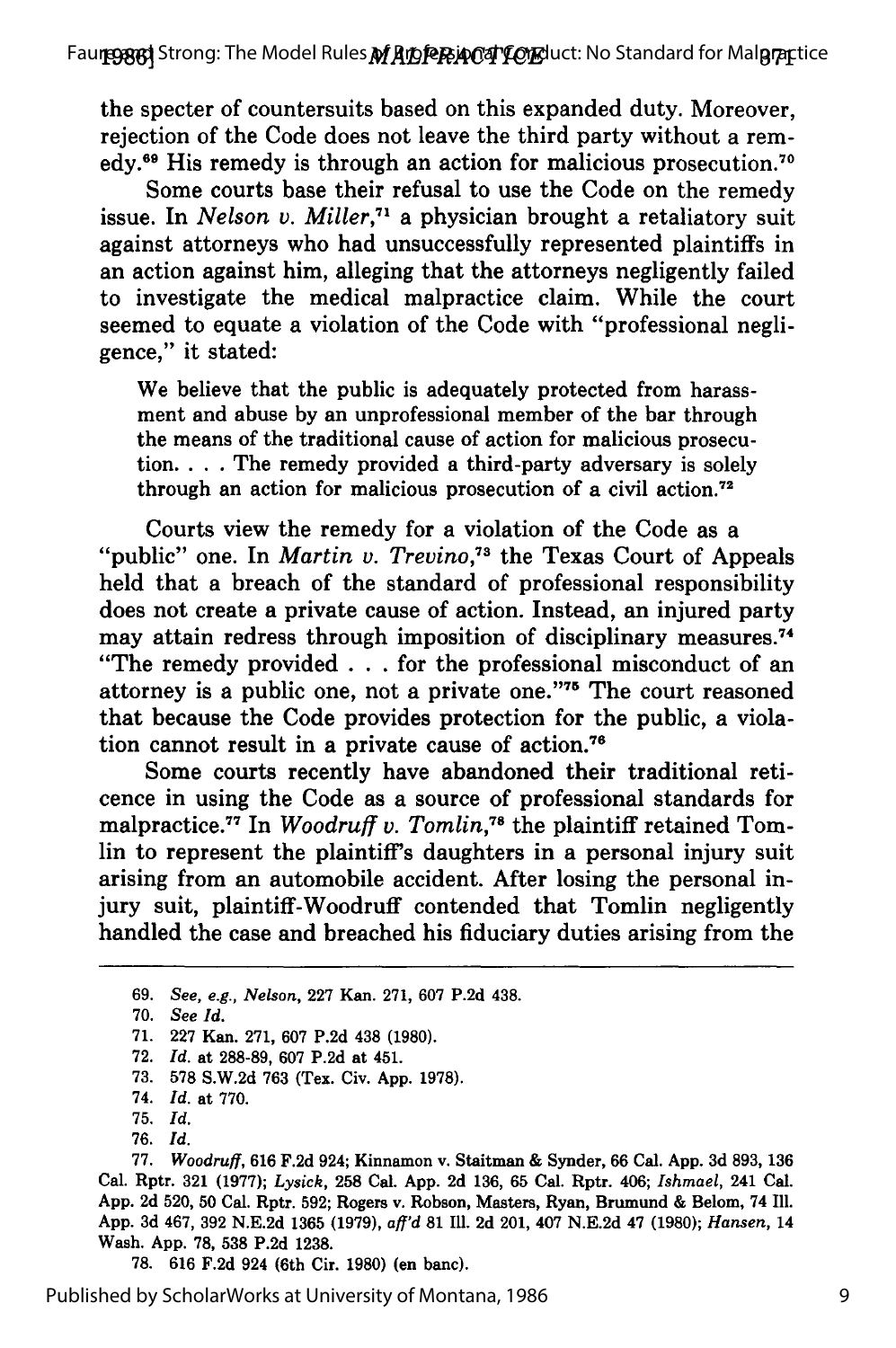attorney-client relationship. Specifically, plaintiffs alleged a conflict of interest in the fact that Tomlin represented (1) the insurance company; (2) the plaintiff himself; (3) the driver-Patricia Woodruff; and (4) the passenger-Joan Woodruff. Because Joan, as passenger, had a potential claim against her sister Patricia, plaintiffs argued "it was malpractice for Tomlin to continue to represent Joan."79

While acknowledging that the Code fails to define standards for civil liability, the court in *Woodrufff* held that the Code "certainly constitutes some evidence of the standards required of attorneys."80 The court allowed the plaintiffs to present expert testimony as to "whether Joan suffered any injury in fact as a result of Tomlin's failure to advise her father of the potential conflict of interest inherent in his representation of all three plaintiffs."<sup>81</sup>

In contrast, some courts analogize the Code to criminal statutes and hold that a violation of the Code is rebuttable evidence of malpractice. In *Lipton v. Boesky,82* former clients based their suits on several violations of the Code, including misconduct and failure to represent competently and zealously. Finding the situation analogous to that in criminal law and the law of torts, the court stated:

The Code of Professional Responsibility is a standard. **. .** of professional conduct expected of lawyers in their relationships with the public, the legal system, and the legal profession. Holding a specific client unable to rely on the same standards in his professional relations with his own attorney would be patently unfair.<sup>83</sup>

Suits based on conflicts of interest comprise an increasing area of malpractice, and one in which courts increasingly rely on the Code. 4 In *Rogers v. Robson, Masters, Ryan, Brumund and Belom*,<sup>85</sup> the defendant law firm settled a medical malpractice action without the consent or knowledge of its client Rogers. Rogers sued, arguing that the law firm breached its duty of representation. Refering specifically to Canon 5 of the Code, the court found "it would be anomalous indeed to hold that professional standards of

<sup>79.</sup> *Id.* at 935.

**<sup>80.</sup>** *Id.* at 936.

<sup>81.</sup> *Id.* at 936-37.

<sup>82. 110</sup> Mich. App. 589, 313 N.W.2d 163 **(1981).**

<sup>83.</sup> *Id.* at 597-98, 313 N.W.2d at 166-67.

<sup>84.</sup> *See Woodruff,* 616 F.2d 924; *Ishmael,* 241 Cal. App. 2d 520, 50 Cal. Rptr. 592; *Lysick,* **258** Cal. App. 2d 136, 65 Cal. Rptr. 406; Crest Inv. Trust, Inc. v. Comstock, 23 Md. App. 280, 327 A.2d **891** (1974); Annot., **28** A.L.R.3d **389** (1969).

<sup>85. 74</sup> Ill. App. 3d 467, 392 N.E.2d 1365 (1979), *aff'd* **81** Ill. 2d 201, 407 N.E.2d 47 **(1980).** In *Rogers,* the interests of the insurer and insured were discordant. The insurance company preferred settlement but, Rogers, the insured, did not.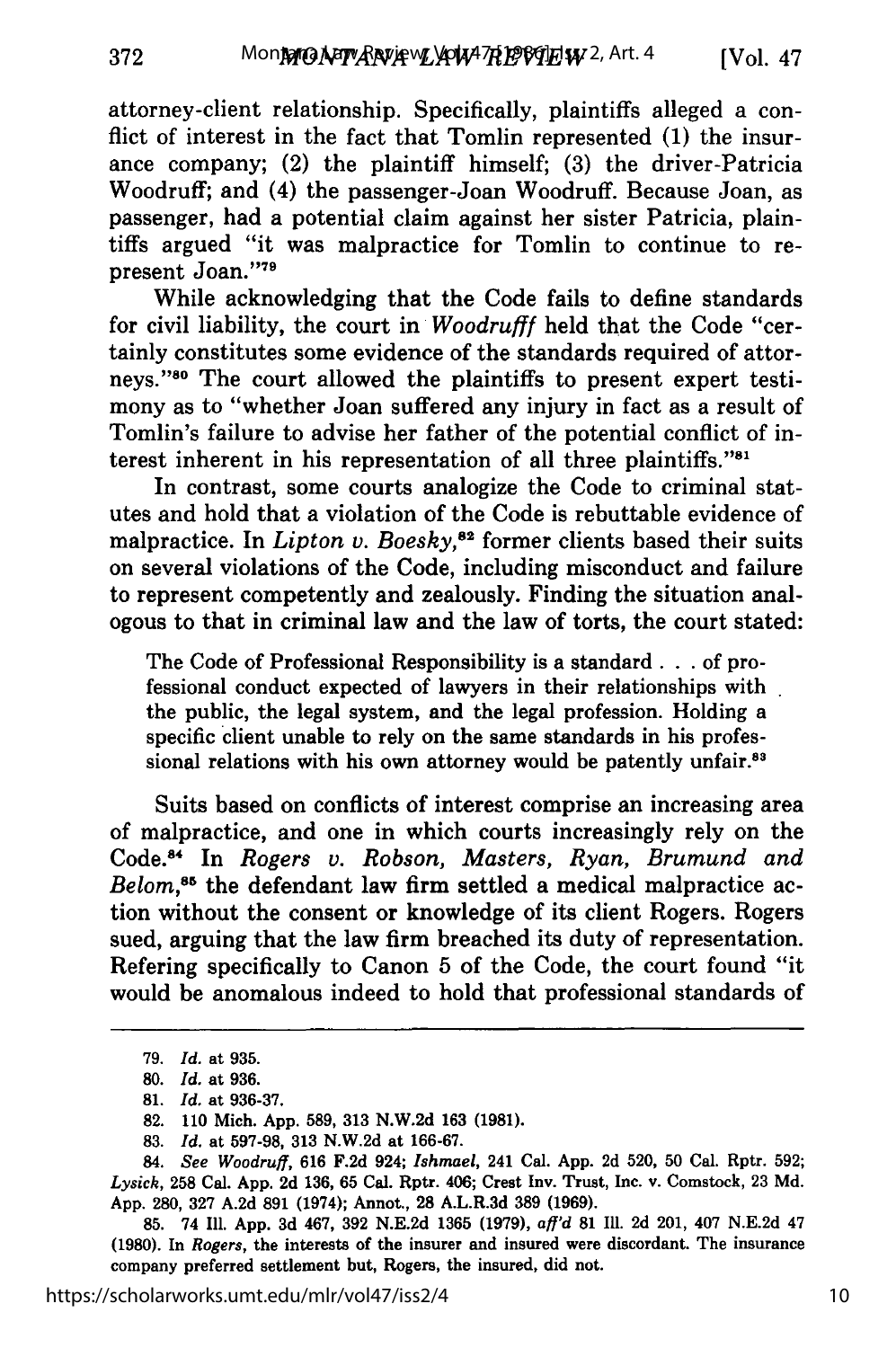ethics are not relevant considerations in a tort action, but are in a disciplinary proceeding."<sup>86</sup> Since malpractice suits and disciplinary proceedings involve conduct which falls below minimum standards, the court found the Code to be equally relevant in each. $87$ 

### IV. THE MODEL RULES OF PROFESSIONAL CONDUCT

Since the American Bar Association adopted the Model Rules of Professional Conduct in **1983,** no court has addressed their role in legal malpractice. The ABA drafted the Model Rules to remedy the inherent problems of the Code which had become unresponsive to the complexities of legal practice.<sup>88</sup> The three-tiered structure posed problems as legal commentary interpreting the Code frequently blurred the distinctions.

The Code's ethical considerations, though only "aspirational," substantively comment on the disciplinary rules and their rationale.89 Courts refer to the Canons' precepts to find mandatory duties not expressly stated in the Disciplinary Rules.<sup>90</sup> The standards do not address conflicts of interest with regard to former clients nor do they consider nonlitigative situations. As commentators note, "the standards of conduct reflected in the Canons . . . are rooted in the 19th Century era of the individualized practitioner."91 The Model Rules functionally approach the problems of legal practice and separately treat the many different roles of a lawyer. Beyond organization and format, the Model Rules evince substantive changes. The drafters broadened the scope of mandatory and permissive disclosure; they addressed the unique ethical requirements involved in representing a corporation; they particularized the rule of imputed disqualification; and they supplanted the Code with affirmative responsibilities of competence, diligence, and communication.<sup>92</sup>

Like the Code, the Model Rules "define proper conduct for purposes of professional discipline."<sup>93</sup> Similarly, the drafters stated

**91.** *Id.* at 451.

**93. PREAMBLE, ABA MODEL RULES** OF **PROFESSIONAL CONDUCT.**

**<sup>86.</sup>** *Id.* at 473, **392** N.E.2d at **1371.**

**<sup>87.</sup>** *Id.*

**<sup>88.</sup> G. HAZARD, JR.** & W. HOADES, **THE LAW** OF **LAWYERING:** A **HANDBOOK ON THE** MODEL **RULES OF PROFESSIONAL CONDUCT** XXiX-Xxxi **(1985).**

**<sup>89.</sup> ABA MODEL CODE** OF **PROFESSIONAL** RESPONSIBILITY EC 4-6, EC 7-21, EC 7-24, EC **7-33.**

**<sup>90.</sup>** Walter, *An Overview of the Model Rules of Professional Conduct,* 24 **WASHBURN** L.J. 443, 452 (1985).

**<sup>92.</sup>** *See* ABA **MODEL RULES** OF **PROFESSIONAL** CONDUCT, Rule 1.3, Rule 1.7 (organization as client), Rule **3.1** (broadening disclosure); Rule 1.10, Rule 1.11, Rule 1.12 (imputed disqualification), Rule 1.13; Rule 1.1, Rule 1.3, Rule 1.4 (affirmative duties).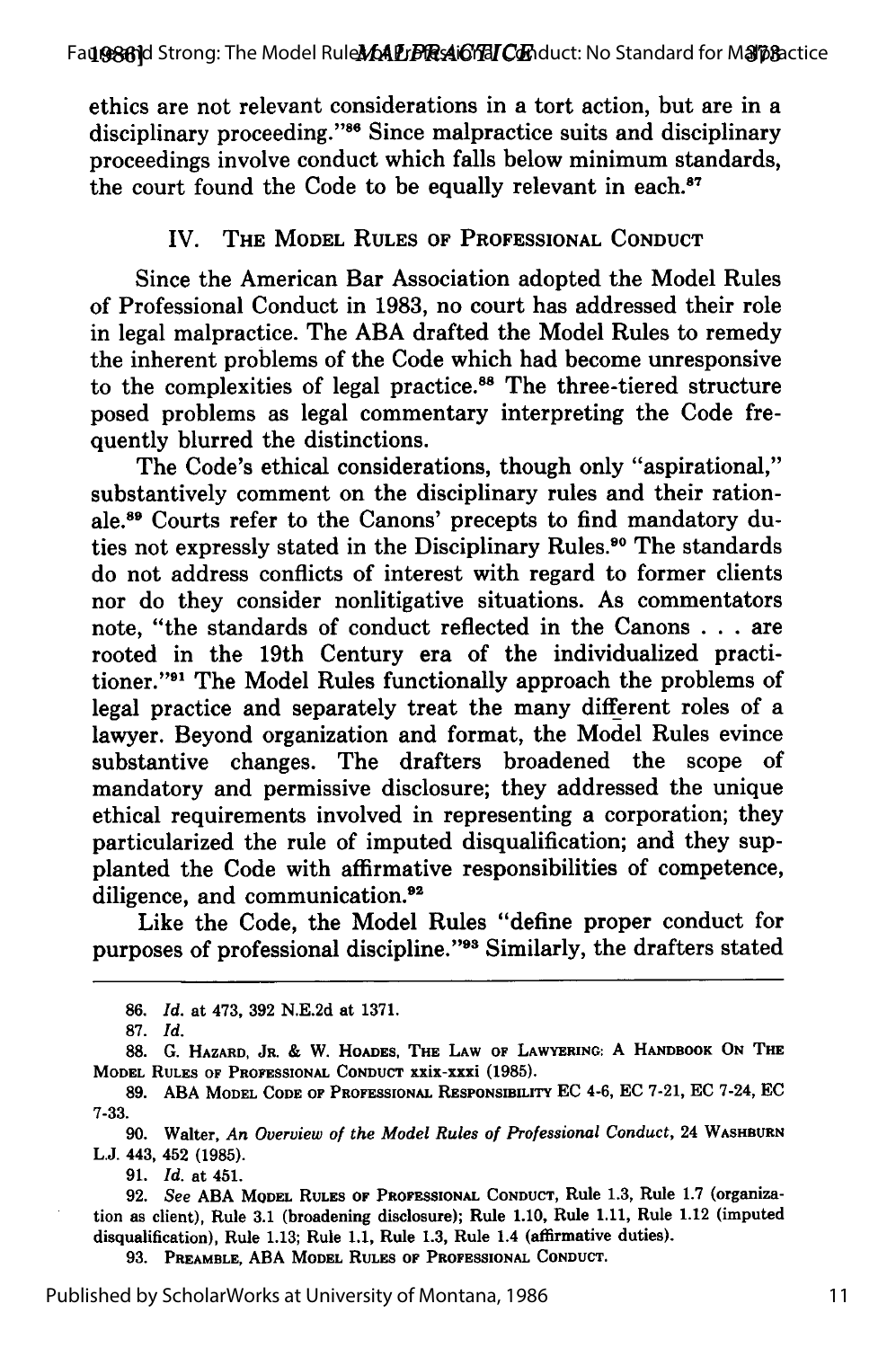explicitly that a "[v]iolation of a Rule should not give rise to a cause of action nor should it create any presumption that a legal duty has been breached. The Rules . . . are not designed to be a basis for civil liability."<sup>94</sup>

#### V. **THE MODEL RULES AS A STANDARD OF CIVIL LIABILITY**

In a nutshell, the issue facing courts in recent decisions asks: **"If** a lawyer can be disciplined under the standards of the Model Rules, why should the Model Rules not be relevant in a civil case protecting the client?"<sup>95</sup> Applying disciplinary standards in civil cases ignores the reasoning of their drafters." Application of the Model Rules fails to deal with the unique nature of the disciplinary rules for lawyers; it risks distortion of the effect of the Model Rules. These risks become clearer when comparing the disciplinary use of the Model Rules with their use in a civil malpractice suit.

As a code of professional conduct, the Model Rules are unique:

The Supreme Court of the State of Montana **...** declares that **it** possesses original and exclusive jurisdiction and responsibility under Art. VII, § **2(3), 1972** Montana Constitution and the provisions of Chapter **6,** Title **37,** Montana Code Annotated, in addition to its inherent jurisdiction, in all matters involving admission of persons to practice law in the State of Montana, and the conduct of disciplining of such persons.<sup>97</sup>

No other profession has its disciplinary rules both adopted and enforced by the highest judicial authority in the state.<sup>98</sup>

The enforcement procedure is unique as well.<sup>99</sup> The Montana Supreme Court appoints the enforcing body from among lawyers and lay people.100 This Commission acts in the name of the Supreme Court.<sup>101</sup> It appoints representatives for people who have filed complaints.<sup>102</sup> The proceedings are *sui generis* by definition;

<sup>94.</sup> *Id.* at **73.**

**<sup>95.</sup>** *Rogers,* 74 **111. App. 3d** 467, **392 N.E.2d 1365.**

**<sup>96.</sup> PREAMBLE, ABA MODEL RULES OF PROFESSIONAL CONDUCT.**

**<sup>97.</sup> PREAMBLE, RULES FOR LAWYER DISCIPLINARY ENFORCEMENT, supra note** 44, at **129.**

**<sup>98.</sup> For instance, accountants rely on ethical rules promulgated by** the American Institute of Certified Public **Accountants.** The Montana Board of Public **Accountants adopts** rules of professional **conduct. By statute, a violation of these rules** is a misdemeanor. *See* **MONT. CODE ANN.** § **37-50-101** to -342 **(1985).**

**<sup>99.</sup> Rules 7-27, RULES FOR LAWYER DISCIPLINARY ENFORCEMENT,** *supra* note 44, at **130- 35.**

**<sup>100.</sup>** Rule **1, RULES FOR LAWYER DISCIPLINARY ENFORCEMENT, supra note** 44, at **129. 101.** *Id.*

<sup>102.</sup> Rule 4 and **9C, RULES FOR LAWYER DISCIPLINARY ENFORCEMENT,** *supra* note 44, at **130-31.**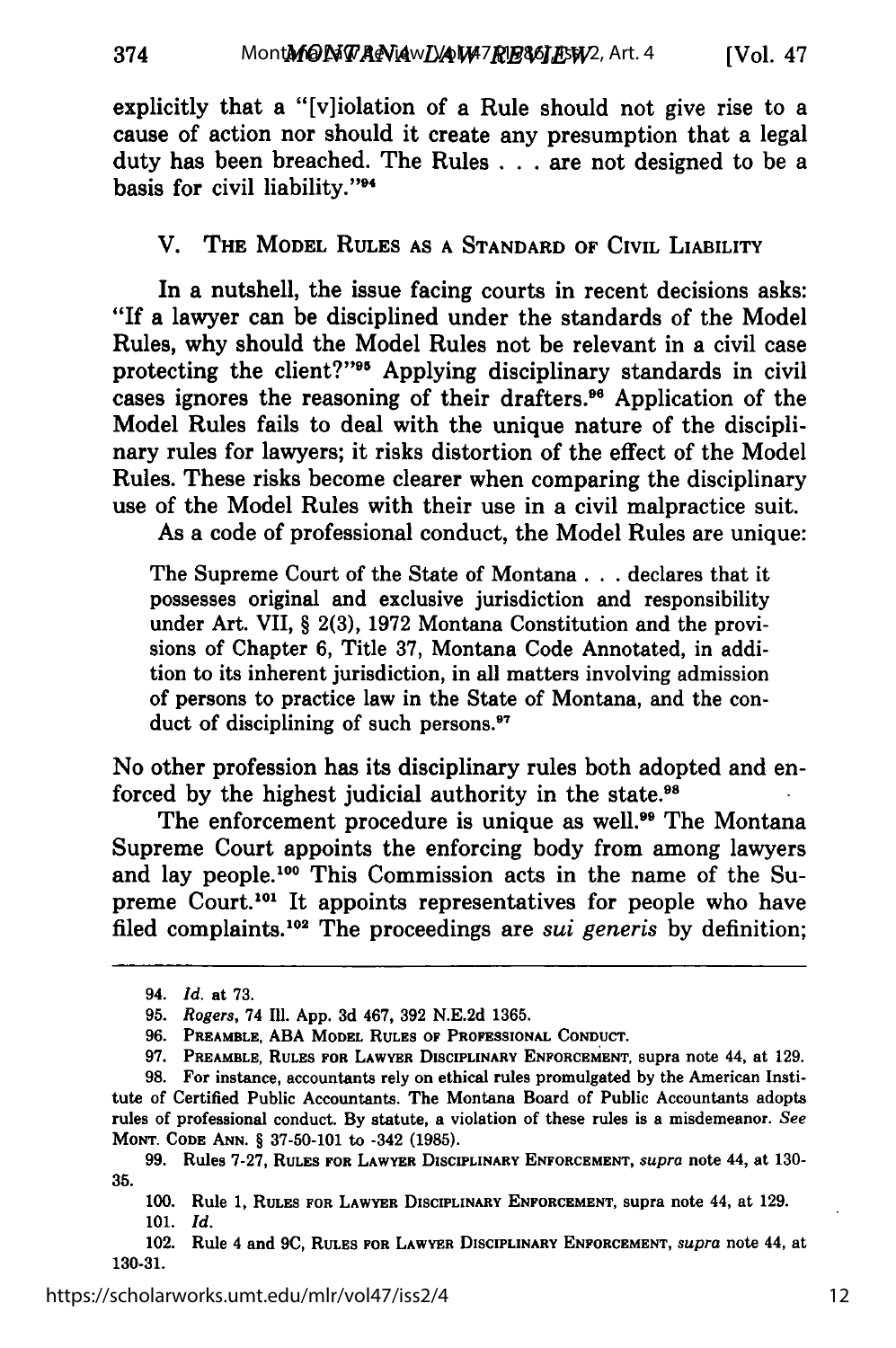they are expressly neither civil nor criminal.<sup>103</sup> Carefully designed to ensure consideration of the interests of the courts, the complainant, and the lawyer, the proceedings are privileged and inadmissible in any civil lawsuit.<sup>104</sup> The Supreme Court reviews the results of the hearings and determines discipline.<sup>105</sup> No other profession is singled out constitutionally for such close judicial scrutiny.

The Montana Supreme Court adopted the Model Rules to aid the legal system.<sup>106</sup> The Model Rules exist to ensure the integrity of the legal system as a whole **by** forcefully reminding attorneys that their first loyalty is to the court. Taking the Model Rules out of this context removes the motivating force behind them. **A** legal malpractice suit neglects the party most involved in and affected **by** the professional standards of the Model Rules-the legal system itself. In a legal malpractice suit, however, the court reverts to its accustomed role as arbiter. The suit focuses on the relationship between the attorney *and* the client. Using the Model Rules in this context renders two harms. First, their use would emphasize only one aspect of the Model Rules-the attorney/client-to the exclusion of the Model Rules' impact on the legal system. Second, their use would encourage attorneys to elevate those Model Rules which relate to the attorney-client relationship. Attorneys would thereby distance themselves from the court system and consider more important their relationship with clients than their relationship with the legal system.

Significantly, a number of the Model Rules require conduct by an attorney which a client could perceive as harmful to his own interest.<sup>107</sup> The Model Rules are designed, in many instances, to temper an attorney's zeal in representing his clients.<sup>108</sup> To the extent that the Model Rules temper zeal, they foreseeably harm those clients. For example, Rule 1.6(b) provides in part that "A lawyer may reveal [information relating to representation of a client] to the extent the lawyer reasonably believes necessary to prevent the client from committing a criminal act that the lawyer believes is likely to result in imminent death or susbstantial bodily

<sup>103.</sup> Rule **15A, RULES FOR LAWYER DISCIPLINARY ENFORCEMENT,** *supra* note 44, at **132.**

<sup>104.</sup> Rule **13, RULES FOR LAWYER DISCIPLINARY ENFORCEMENT,** *supra* note 44, at **132.**

**<sup>105.</sup>** Rule **9E, RULES FOR LAWYER** DISCIPLINARY **ENFORCEMENT,** *supra* **note** 44, at **131.**

**<sup>106.</sup>** Supreme Court Order No. **84-303,** Rules of Professional Conduct **(1985),** *reprinted* **in MONTANA LAWYERS DESKBOOK 136 (1985).**

**<sup>107.</sup>** Rule **3.3,** for instance, emphasizes the lawyer's duty to prevent perjury over any obligation as an advocate. *See* Strickland v. **Washington,** 466 **U.S. 688** (1984).

**<sup>108.</sup>** Rule **1.6,** Rule **1.16,** Rule **3.2,** Rule **3.3,** Rule 3.4, Rule **3.5,** Rule 4.1 of the **RULES** OF **PROFESSIONAL CONDUCT.**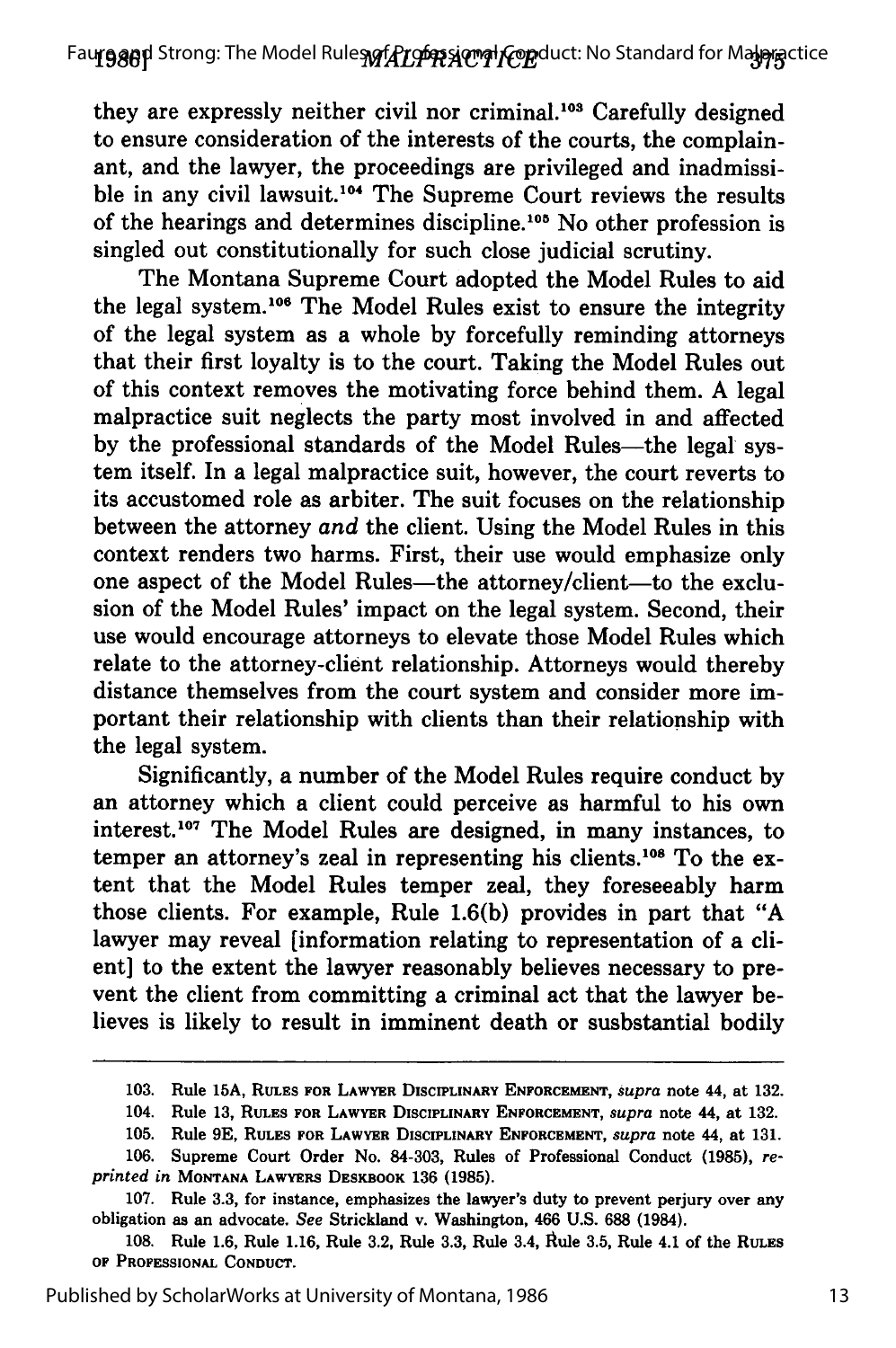harm . . . . "<sup>109</sup> Rule 3.3 requires disclosure of adverse authority.<sup>110</sup> Disclosure in these instances could conceiveably harm the client. But, implicit in these rules is an attorney's overriding duty to the court system.<sup>111</sup> The standards of Rule 1.6 and Rule 3.3 interpose a higher duty: the duty of the attorney to a system of laws and the duty of a lawyer to the courts which administer those laws.

In determining negligence in a legal malpractice action, jurors must ask what is reasonable under the circumstances.<sup>112</sup> Thus, plaintiffs introduce expert testimony to indicate that under these particular circumstances the attorney acted unreasonably.<sup>113</sup> The Model Rules provide little guidance in a legal malpractice action precisely because they do not apply to specific circumstances. Indeed, the Model Rules fail to relate to specific instances of conduct at all.1<sup>4</sup>

One example is conflicts of interest. The Model Rules restrict representation of clients with actual or apparent conflicts.<sup>115</sup> When attorneys represent a client's fundamental rights, conflicts of interest detract from the appearance of fairness.<sup>116</sup> A client's faith in his attorney's loyalty remains essential to confidence in the integrity of the system.

Proof of a conflict, by itself, does not prove damage to the client in terms of a negligence cause of action. The test still is whether the attorney appropriately managed the matter at hand. While attorneys seek to avoid conflicts of interest, the Rule which proscribes them does not necessarily result in harm to a client. The rule recognizes the likelihood of misconduct toward one client when the attorney represents both sides of an issue. But, to establish negligence, a litigant still must prove a specific instance of action or inaction which damages him.<sup>117</sup> He must demonstrate that the task for which the lawyer was engaged was not accomplished

**113. MALLEN,** *supra* **note 1,** at 843-47.

114. *See, e.g.,* Rule **1.1, 1.3,** 1.4 of the **RULES OF PROFESSIONAL CONDUCT,** *supra* note 54, at **138.**

**115.** Rules **1.7, 1.8,** and **1.9** of the RULES **OF PROFESSIONAL CONDUCT,** *supra* note 54, at **139.**

116. In the context of conflicting interests, courts express concern that lawyers should avoid the "appearance of professional impropriety." Alexander v. Superior Court, 141 Ariz. **157,** 685 **P.2d 1309** (1984).

**117.** Brosie v. Stockton, **105** Ariz. 574, **577,** 468 **P.2d 933, 936 (1970).** In *Woodruff,* the court recognized the attorney's conflict of interest. Nonetheless, the plaintiff had to present expert testimony on the issue of injury and damage. **616 F.2d** at **936-37.**

**<sup>109.</sup>** Rule **1.6** of the **RULES** OF **PROFESSIONAL CONDUCT,** *supra* note 54, at **138-39.**

**<sup>110.</sup>** Rule **3.3, RULES OF PROFESSIONAL CONDUCT,** *supra* **note** 54, at 142.

**<sup>111.</sup>** *Strickland,* 466 **U.S. 668.**

<sup>112.</sup> *Scott,* **182** Mont. **528, 597 P.2d 1150.**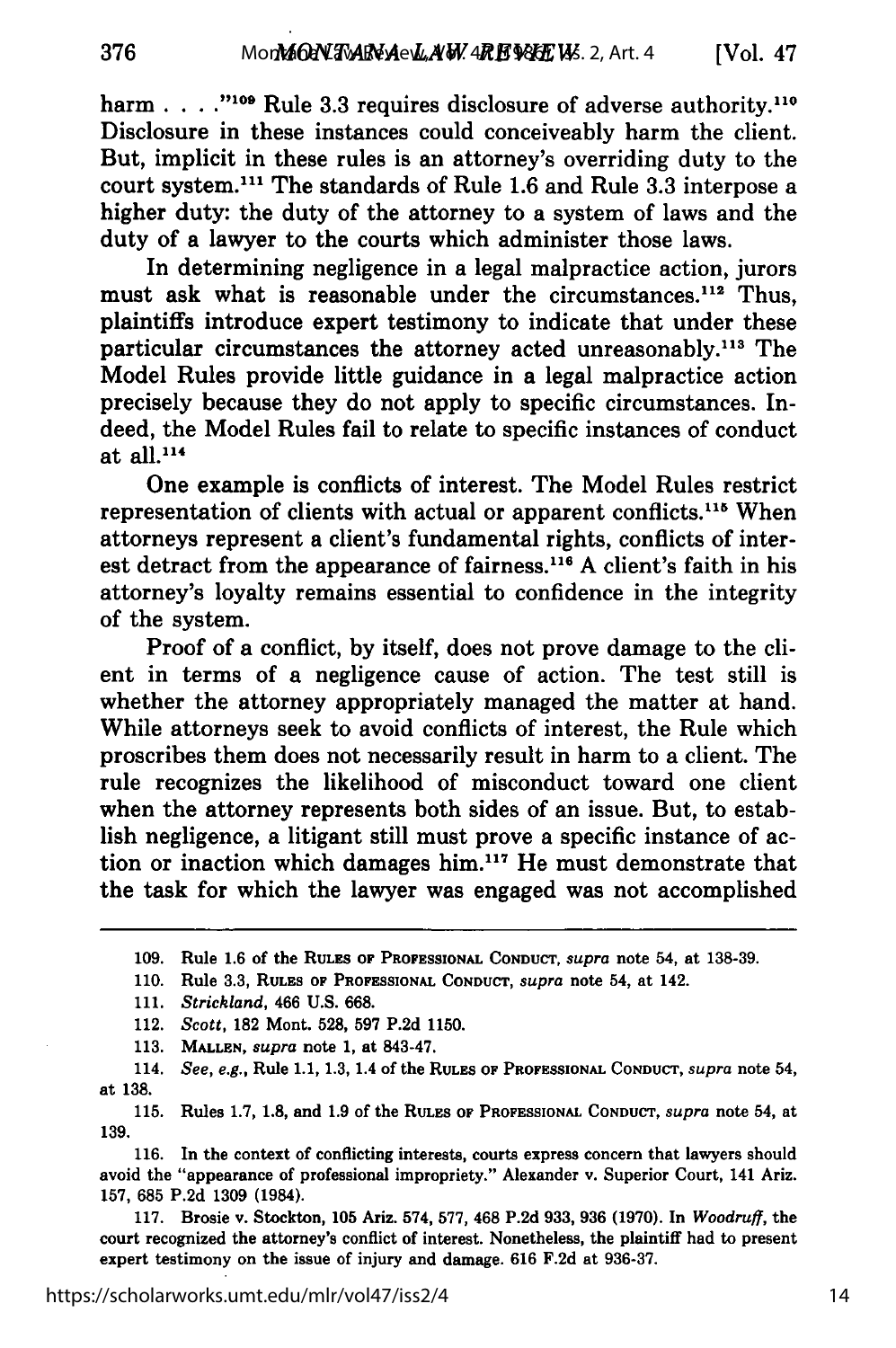appropriately. Proof of a conflict of interest merely begs the question of competent representation; it does not address the substance of whether a lawyer acted competently in the task assigned.

Introducing the rule prohibiting conflicts of interest in a malpractice action shifts the focus from the actual misconduct.<sup>118</sup> Use of the rule adds nothing to a jury's understanding of whether the attorney exercised reasonable care under the circumstances of handling a matter for a client.

Nonetheless, it is in this area of representing conflicting interests that courts have applied provisions of the Code as a standard for liability.<sup>119</sup> It was not necessary for them to do so. Courts ask rhetorically why these disciplinary standards cannot also be used to protect individual plaintiffs. The answer: individual plaintiffs already have specific standards to protect them.

The Model Rule pertaining to conflicts of interest is not an isolated example. Other Model Rules are also one step removed from measuring specific incidents of negligence.<sup>120</sup> Rule 1.1 states that "A lawyer shall provide competent representation to a client. Competent representation requires the legal knowledge, skill, thoroughness and preparation reasonably necessary for the representation."<sup>121</sup> Inherently vague, the Rule provides no guidance for determining whether particular representation was incompetent. Rule 1.3 states that "A lawyer shall act with reasonable diligence and promptness in representing a client."<sup>122</sup> Again, the Rule necessitates expert testimony to explain the reasonableness of the attorney's representation. The Model Rules act as platitudes rather than standards of conduct in proving negligence.

The Montana Supreme Court intended the Model Rules to be read together with the Rules Governing the Commission on Practice.<sup>123</sup> Designed to be used in this context, the Model Rules pro-

**<sup>118.</sup>** Focusing on an alleged conflict of interest ignores the critical issue of competent representation. *See* Lange v. Marshall, **622 S.W.2d 237** (Mo. **App. 1981).**

**<sup>119.</sup>** *Brosie,* **105** Ariz. 574, 468 **P.2d 933;** Weiner v. Mitchell, Silberberg **&** Knupp, 114 Cal. **App. 3d 39, 170** Cal. Rptr. **533 (1980);** *Ishmael,* 241 Cal. **App. 2d 520, 50** Cal. Rptr. **592;** *Rogers,* 74 Ill. **App. 3d** 467, **392 N.E.2d 1365.**

<sup>120.</sup> *See, e.g.,* Rules **1.1, 1.3,** 1.4, 1.14, 2.1, **3.1,** and 4.4 of the **PROFESSIONAL RULES** OF **CONDUCT,** *supra* note 54, at 138-44.

<sup>121.</sup> Rule **1.1, RULES OF PROFESSIONAL** CONDUCT, supra note 54, at **138.**

<sup>122.</sup> Rule 1.3, **RULES OF PROFESSIONAL CONDUCT,** supra note 54, at **138.**

**<sup>123.</sup>** Supreme Court Order No. **84-303,** RULES OF **PROFESSIONAL CONDUCT,** *supra* note **106,** at **137.** The Montana Supreme Court ordered **"By** and under the authority vested in the Supreme Court of the State of Montana in Article **VII,** § **2(3),** we do hereby promulgate and adopt the **RULES** OF PROFESSIONAL CONDUCT, Rule **1.1** to Rule **8.5** inclusive, attached hereto as *rules governing the conduct of persons admitted to practice law before this Court and all state courts in the State of Montana."* (emphasis added).